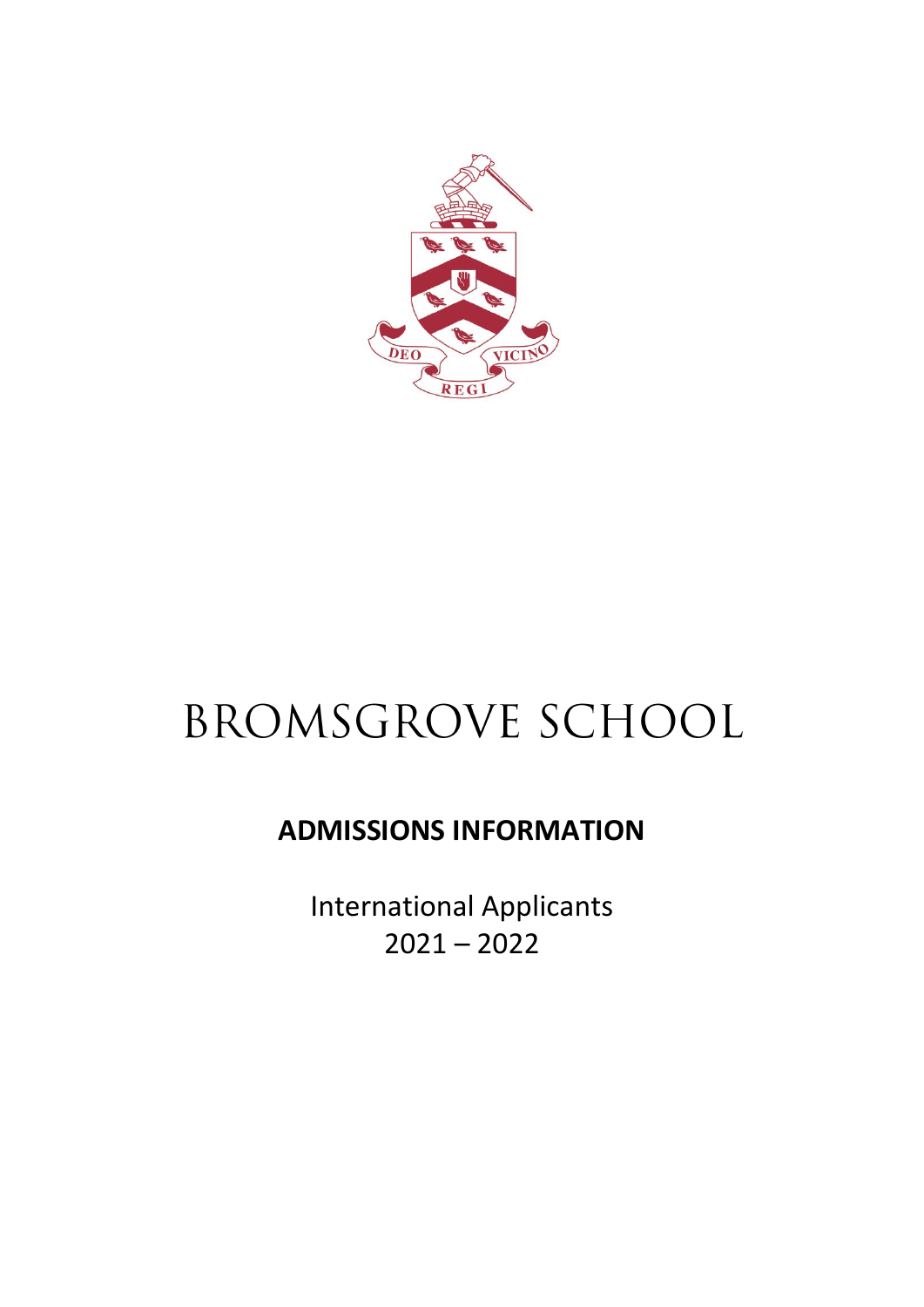#### **INTRODUCTION**

Thank you for enquiring about a place at Bromsgrove School for your child. This booklet will help guide you through the admissions procedure and give you some useful background information about the School.

Though over twelve hundred of the sixteen hundred pupils in the constituencies of Bromsgrove School are British, Bromsgrove is home to almost fifty different nationalities. We celebrate this and take enormous pride in the unique atmosphere such a demographic produces. Many large universities have less diversity than Bromsgrove, and when a pupil leaves this School, they will understand that no nation, no individual can stand alone. We dare to hope that seeds of future cooperation are sown in our classrooms, debating halls and playing fields.

Pupils can gain admission to Bromsgrove School in any year group, but the main points of intake are: Preparatory Year 3, Year 5, Year 7 Senior Year 9, Sixth Form

For International pupils we also offer a one year GCSE programme – the Bromsgrove Accelerated Learning Programme - (BALP) with a limited number of places available in Year 11.

The Admissions team are always happy to talk to parents and their educational agents looking to make an application to the School. They can advise about the availability of places and give guidance about applying for a place. Please do contact them if you require any additional information either before registering for a place or during the application process.

#### **Admissions Contact Details**

| Telephone: 01527 579679      |                                                  |
|------------------------------|--------------------------------------------------|
| Mrs Jo Courtney (ext 273)    | Senior School (13+) applications                 |
| Mrs Tracey Collard (ext 318) | Sixth Form (16+) applications                    |
| Mrs Liberty Chance (ext 347) | Preparatory School (ages $7 - 13$ ) applications |
| Mrs Julie Cross (ext 214)    | International applicants 13+, and Summer School  |
|                              |                                                  |

Email: admissions@bromsgrove-school.co.uk

#### **VISITING BROMSGROVE**

Wherever possible we would always encourage applicants to visit the School and experience for themselves the atmosphere that makes Bromsgrove School special. We can arrange for testing (when this has been approved) to take place as part of that visit. Please contact Mrs Amanda James, the Visits Co-ordinator to arrange a visit: [ajames@bromsgrove-school.co.uk](mailto:ajames@bromsgrove-school.co.uk) 01527 579679 ext 383.

We can also organise online meetings with the Admissions team who will be able to answer any questions you may have.

The Assistant Head, Miss Rachel Scannell, is also happy to meet with individuals when visiting your country – this can usually be organised via your educational agent.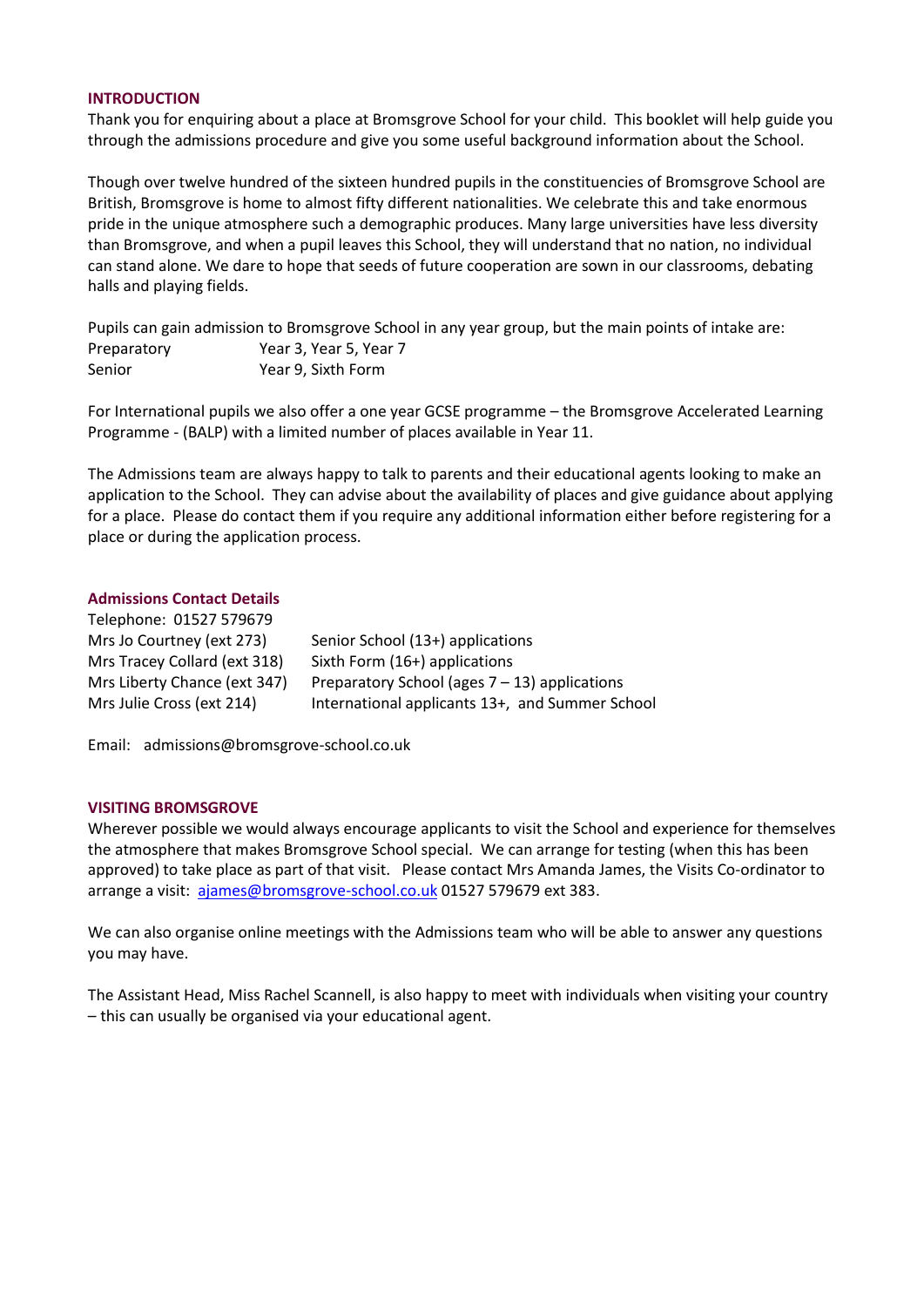#### **GUIDELINES FOR ENTRY**

Bromsgrove School is always delighted to consider bright, high achieving students who are likely to go on to top UK and other world-class universities. We do expect a reasonable level of fluency in the English language from the outset although we offer a great deal of extra language support to our international pupils where it is needed.

We encourage pupils applying from outside the United Kingdom to use the services of one of the excellent educational agents that we have contracts with. The main reasons we require the use of educational agents are to help pupils through the selection process, assist with paperwork, legalities and translation. If you don't know of an agent in your country, please contact our admissions office and they will be able to send you a list of approved agents.

If a pupil is already studying within the United Kingdom, we normally ask the pupil to visit Bromsgrove School to be interviewed and assessed.

All pupils wishing to gain entry to Bromsgrove School are required to sit our entrance examinations.

Once we have assessed the candidate's school reports we will advise whether we are able to accept a Registration from them. On receipt of the completed Registration Fee, and payment of the £200 Registration Fee, we will then proceed to testing. Tests, including relevant online links and passwords will be emailed to the agent. The Registration Form and payment of the Registration Fee must be received prior to sitting the entrance tests.

All tests must be completed under examination conditions, this can be at the agent's office, in your current school, at a lawyer's office or (in some countries) at a British Council office.

Details of the entrance examination structure is available from the Admissions Office.

The offer of a place will be based on performance in the examination, confidential reports from your agent and your current school and, where possible, a personal or online interview with our senior staff. For pupils already studying at another UK school, we will also request a confidential school report.

#### **COMPLETING THE REGISTRATION FORM**

Please ensure that the registration form is completed in full (including all phone numbers, email addresses, marital status etc) that it is signed by both parents and that any covering letters specifying special circumstances are included.

Agent details should not be used instead of the parents' own phone numbers and email addresses, nor should forms be signed by anyone other than the parents. There is no need to complete the 'Guardian' details at this stage if one has not been appointed. If you need any assistance in completing the Registration Form the Admissions Team are happy to advise you.

#### **DATA PROTECTION**

The admissions forms which you complete give us lots of personal information about you and your child.. Your child's former school also gives us information about your child. Like other organisations, we need to keep this information safe, up to date, only is for what we said we would, destroy it when we no longer need it and most importantly, treat the information we get fairly. For more information about how the School will use your information, and your child's information, please see our Pupil Privacy Notice and our Parent Privacy Notice. Both of these documents are published on the School website [www.bromsgrove](http://www.bromsgrove-school.co.uk/)[school.co.uk.](http://www.bromsgrove-school.co.uk/) If your child is aged 12 years or over he/she has the maturity to exercise his/her own data protection rights, please discuss the Pupil Privacy Notice with him/her. If you have any questions about our Privacy Notices, please contact the School's Bursar.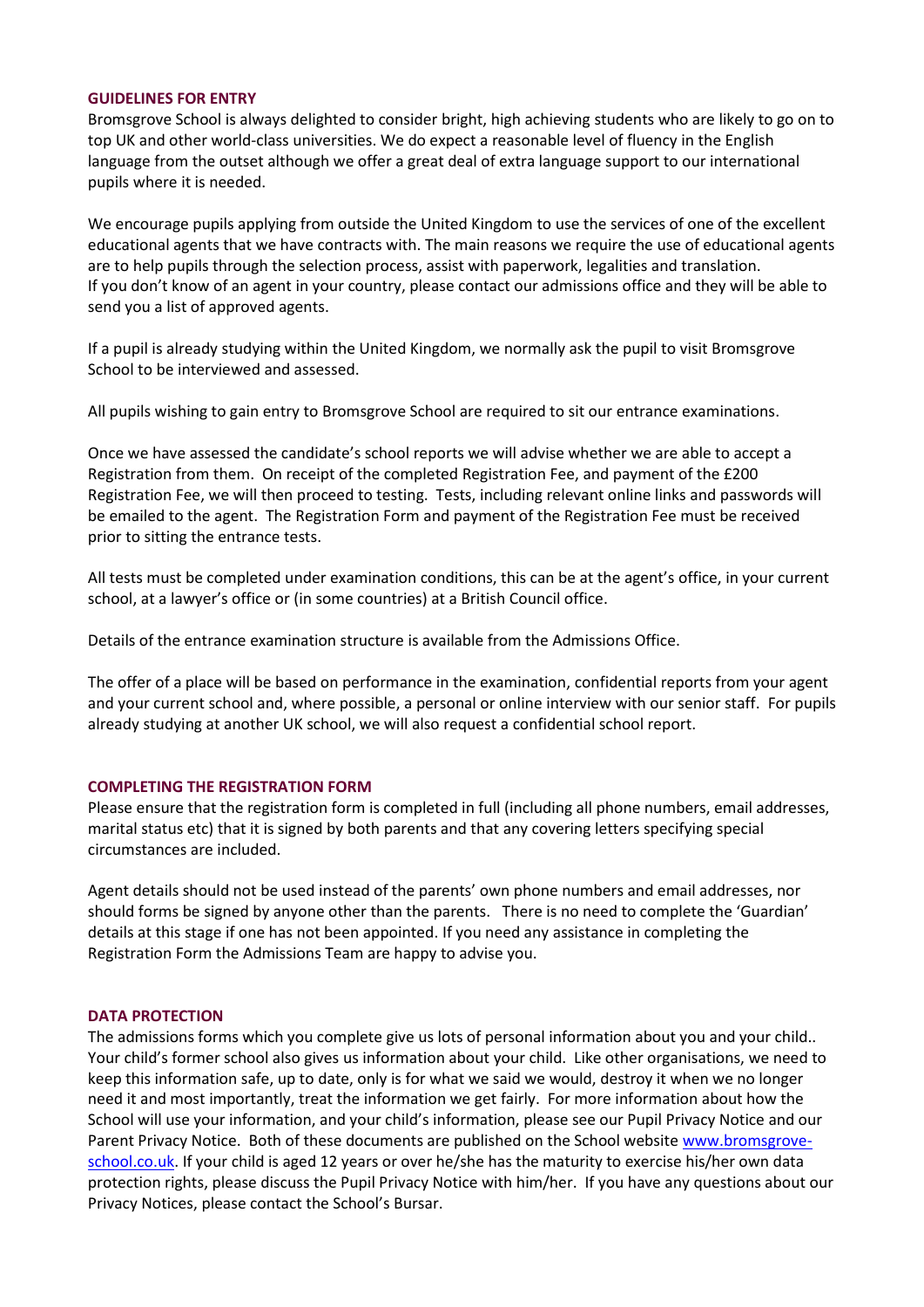#### **BOARDING HOUSES**

Bromsgrove School has recently made massive investments into its boarding accommodation and is proud to offer facilities of the very highest standard.

#### **Preparatory School**

Page House caters for around 100 boys and girls aged from seven to thirteen. These young boarders are cared for by resident Houseparents, supported by a team of tutors and resident staff.

#### **Senior School**

All pupils, be they day or boarding, are attached to a House. The Houses are small communities of 13 to 18 year olds, usually consisting of around 60 pupils. A houseparent, housemother and dedicated team of tutors and support staff are responsible for the well-being and happiness of pupils within the house. Houseparents are resident in the boarding houses with their own families. They are academic staff, and are supported by a housemother. Bromsgrove boarders routinely see family life going on around them.

| There are six boarding houses: |  |  |  |
|--------------------------------|--|--|--|
|--------------------------------|--|--|--|

| Girls                            |
|----------------------------------|
| Girls                            |
| <b>Boys</b>                      |
| <b>Boys</b>                      |
| Boys and Girls (Sixth Form only) |
| Boys                             |
|                                  |

All the accommodation within the boarding houses is of a very high standard. A rolling refurbishment programme means that all the boarding accommodation is updated and decorated regularly.

Pupils board full time, we do not operate exeat weekends, so full time boarders are not required to leave the School at any time during term time, other than for School holidays. This means that there is always a large number of boarders on site and that an exciting activity programme is available to them.

All meals are taken centrally (except for the evening meal at Housman Hall), so Bromsgrove's twelve day and boarding houses are continually integrating.

Most pupils return home or go to their guardians in the UK during the longer school holidays but the Covid-19 pandemic highlighted a need for pupils to stay in the safe school environment and so we introduced our Guardian Angels holiday care which offers rest and relaxation stays at School. This is a very popular option and is run by members of our own staff, full details are available if you would like to find out more.

The School of course provides and organises transport services to airports whenever necessary.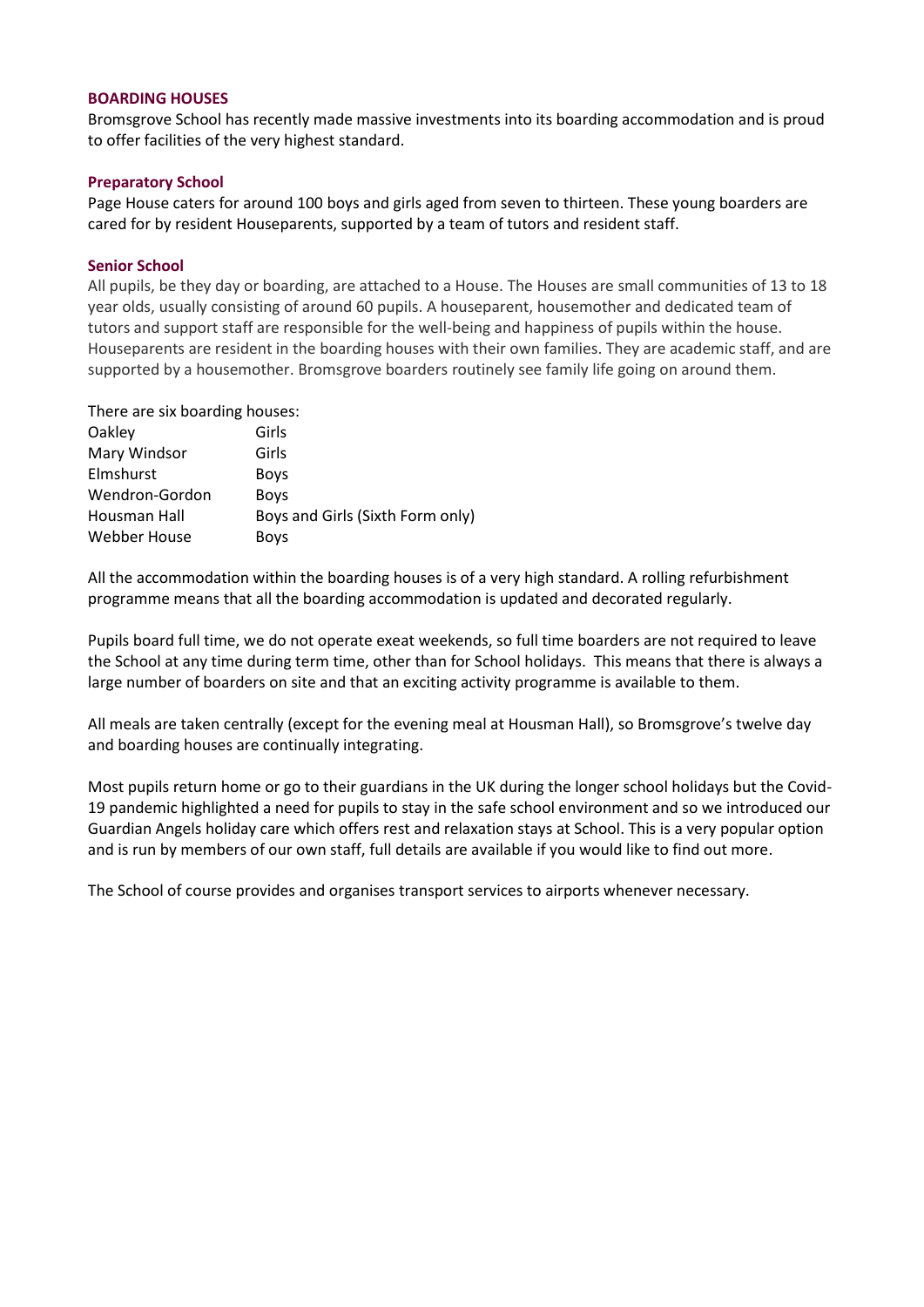#### **FEES SEPTEMBER 2021**

| <b>DEPOSITS</b>                                                                   |                                                   |                                      |  |  |
|-----------------------------------------------------------------------------------|---------------------------------------------------|--------------------------------------|--|--|
| <b>Registration Fee</b>                                                           |                                                   |                                      |  |  |
| Day Place                                                                         |                                                   | £100                                 |  |  |
| <b>Boarding Place</b>                                                             |                                                   | £200                                 |  |  |
| <b>Acceptance Deposit</b>                                                         |                                                   |                                      |  |  |
| Day Place / Forces Boarder                                                        |                                                   | £500*                                |  |  |
| <b>Boarding Place</b>                                                             |                                                   | £3,000*                              |  |  |
|                                                                                   | (parents resident in, and fees paid from, Europe) |                                      |  |  |
| <b>Additional Deposit</b>                                                         |                                                   |                                      |  |  |
| Non-European Boarder                                                              |                                                   | £10.385*                             |  |  |
| *this amount is refunded once the final term's fees and extras have been settled. |                                                   |                                      |  |  |
|                                                                                   |                                                   |                                      |  |  |
| <b>FEES</b>                                                                       |                                                   |                                      |  |  |
| <b>SENIOR SCHOOL</b>                                                              |                                                   | Fees per term                        |  |  |
|                                                                                   |                                                   |                                      |  |  |
| <b>All Years</b>                                                                  | Day                                               | £5,980 (including lunches)           |  |  |
|                                                                                   | Weekly Boarder                                    | £8,870                               |  |  |
|                                                                                   | Boarder                                           | £13,385                              |  |  |
| <b>PREPARATORY SCHOOL</b>                                                         |                                                   |                                      |  |  |
| Years $3 - 6$                                                                     | Day                                               |                                      |  |  |
|                                                                                   | Weekly Boarder                                    | £4,175 (including lunches)<br>£6,345 |  |  |
|                                                                                   | Boarder                                           | £8,700                               |  |  |
|                                                                                   |                                                   |                                      |  |  |
| Years 7 & 8                                                                       | Day                                               | £5,415 (including lunches)           |  |  |
|                                                                                   | Weekly Boarder<br>Boarder                         | £7,680<br>£10,730                    |  |  |

Please note that the prompt payment allowance for settlement within seven days of the start of term is £200 per term, applicable to Senior and Prep School fees. The fee shown is net of this deduction.

#### **OTHER CHARGES TO CONSIDER**

|                                 | Approximate annual cost |
|---------------------------------|-------------------------|
| Uniform                         | £500                    |
| Sports kit essentials           | £200                    |
| <b>Public Examination Costs</b> |                         |
| GCSE                            | £450                    |
| A Level                         | £450                    |
| <b>IB Diploma</b>               | £450                    |
| Boarder trips costs             | $£15 - £35$ per trip    |
| <b>Music Charges</b>            |                         |
| Per 40 minute lesson            | £32.00                  |
| Hire of Instrument per term     | £32.00                  |

Additional charges, including any items purchased in the School shop using the pupil shop card, will appear as extras on the following term's bill.

#### **NOTES ON FEES**

- 1. The fees include all meals for boarding pupils. Weekly laundry is included.
- 2. The Sixth Form Fee is a two-year fee and fees are spread out equally over six terms. No change of status is allowed in the Upper Sixth or from the Lower Sixth to the Upper Sixth.
- 3. EAL Support the boarding fee at Senior School is inclusive of all EAL lessons and relevant support where necessary. EAL lessons may lead to qualifications in IGCSE (ESL), IELTS and Cambridge Proficiency.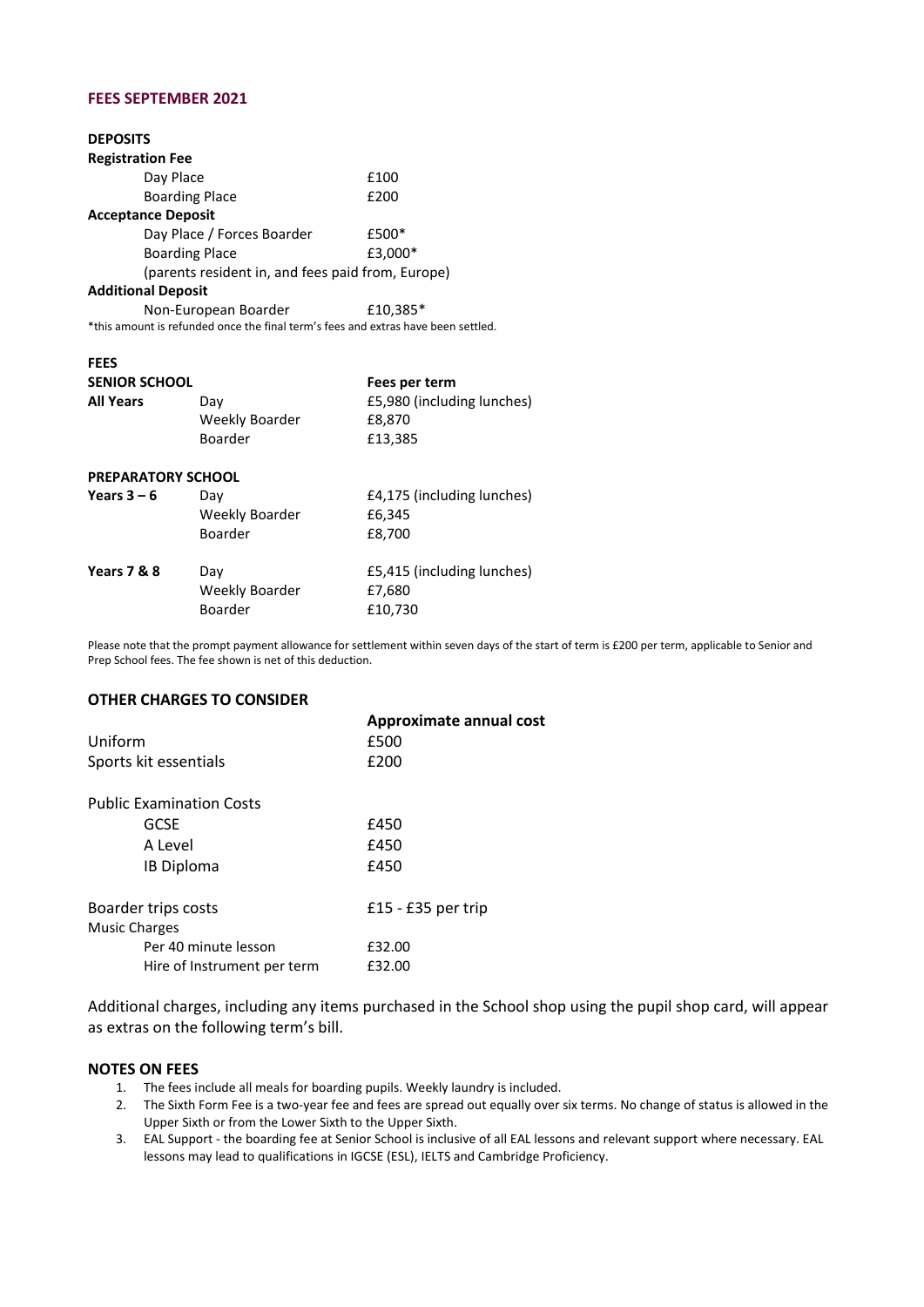#### **INTERNATIONAL PAYMENTS:**

Bromsgrove School have partnered with Flywire to make international payments safe and easy. Flywire allows you to pay from almost any country by bank transfer, credit card and other local payment methods. In most cases you can make a payment in your local currency. After selecting your country of origin, preferred payment method and payment details you will receive a confirmation of booking and will be able to track your payment. Flywire provide a 24 hour multilingual customer support service. The link for Flywire payments can be found on the School website: [https://www.bromsgrove](https://www.bromsgrove-school.co.uk/feespayment2)[school.co.uk/feespayment2](https://www.bromsgrove-school.co.uk/feespayment2)

#### **A REVIEW OF THE ADMISSIONS PROCEDURE**

- 1. Parents/Educational agent approach Bromsgrove School to find out if places are available
- 2. Educational agent assesses whether the pupil meets our required standard
- 3. Agent sends to the School:
	- a copy of the pupil's two most recent school reports
	- a copy of the info page from the child's passport
	- their assessment of the pupil and
	- a 200 word written statement from the pupils explaining why they have chosen Bromsgrove School
- 4. School assesses the application and then advises agent whether we would:
	- a) welcome an application
	- b) or reject the application without testing
- 5. Parents/agent pay the £200 Registration Fee and return the completed Registration Form
- 6. School sends link to online testing to agent
- 7. Tests are marked and other elements of application are considered
- 8. Either a place is offered or application is rejected.

*Please note for unsuccessful applicants there is no refund of the Registration Fee*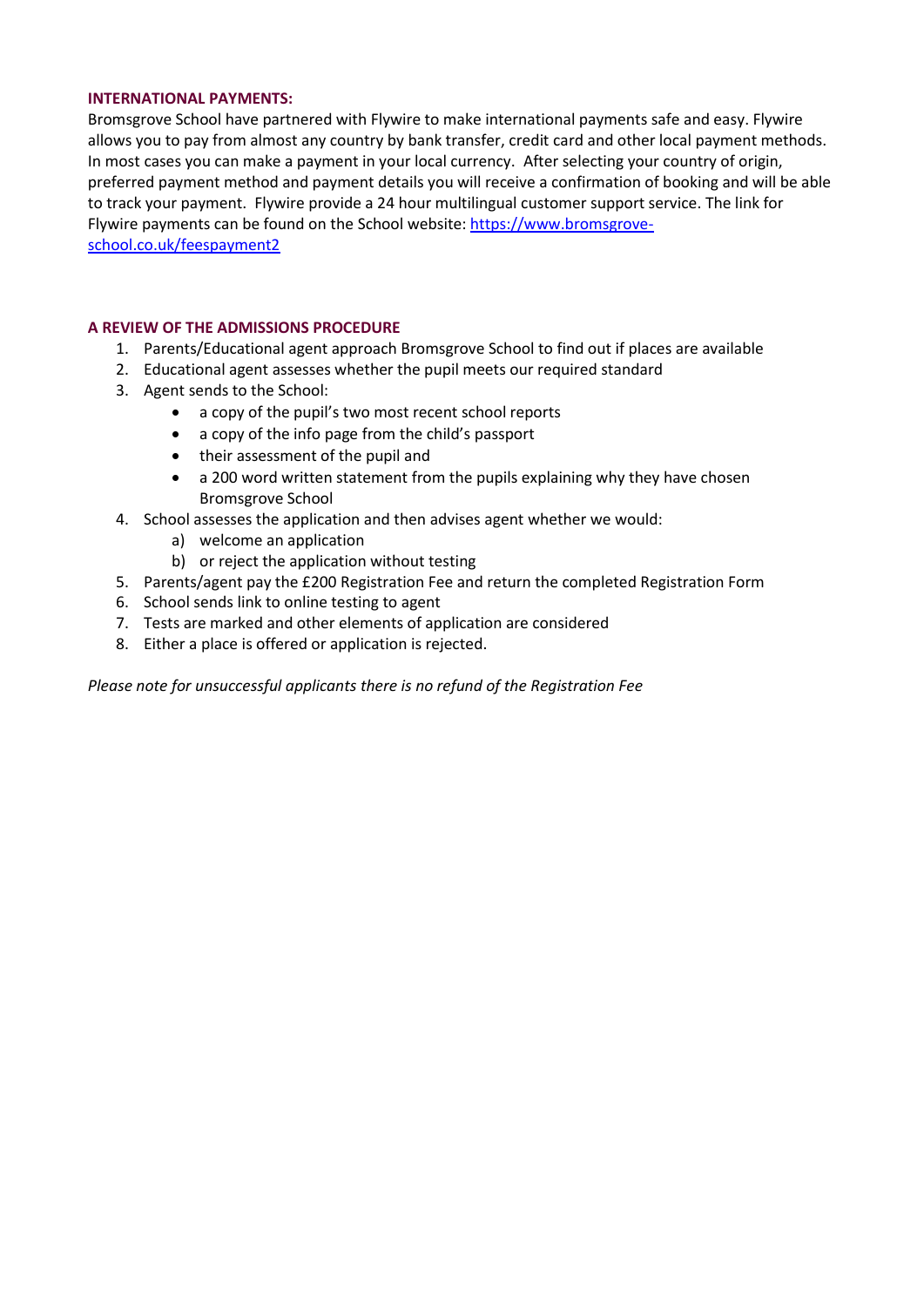#### **ACADEMIC RESULTS 2021**

At GCSE 27% of all entries were awarded the top grade of a 9. With half of all GCSE grades being 8 or above Half of all GCSE grades were an 8 or above and 70% of all entries were awarded at least a 7.

In the Upper Sixth year group there were a mixture of IB, A levels and BTEC qualifications.

- At A level, 89% of all entries were graded A\* to B, with 62% at A\*/A and 26% of all entries at A\*.
- In BTEC, 42% of all entries were awarded a Distinction star which is equivalent to an A\* at A level.
- In the IB diploma, 69 students secured an average of 40.2. 43 students, just under two-thirds of the total cohort scored 40 or more points. Four students achieved the coveted 45 point maximum whilst three fell just a point shy of this. These 7 students gaining at least 44 points represent a tenth of the total IB cohort for the year.

Our sixth form leavers now head off to a wide range of top universities in the United Kingdom, with many going to prestigious overseas universities such as Toronto, Bocconi, New York and Leiden.

Headmaster, Peter Clague, paid tribute to the resilience and steady determination of all candidates and their teachers for having persevered through an academic year fraught with disruption. "Despite the intrusion of repeated lockdowns, quarantining and self-isolation, and the challenges of remote online learning, teachers remained professional, and pupils focussed and positive. That this year's results are in line with Bromsgrove's traditional averages is testimony to the integrity of that process."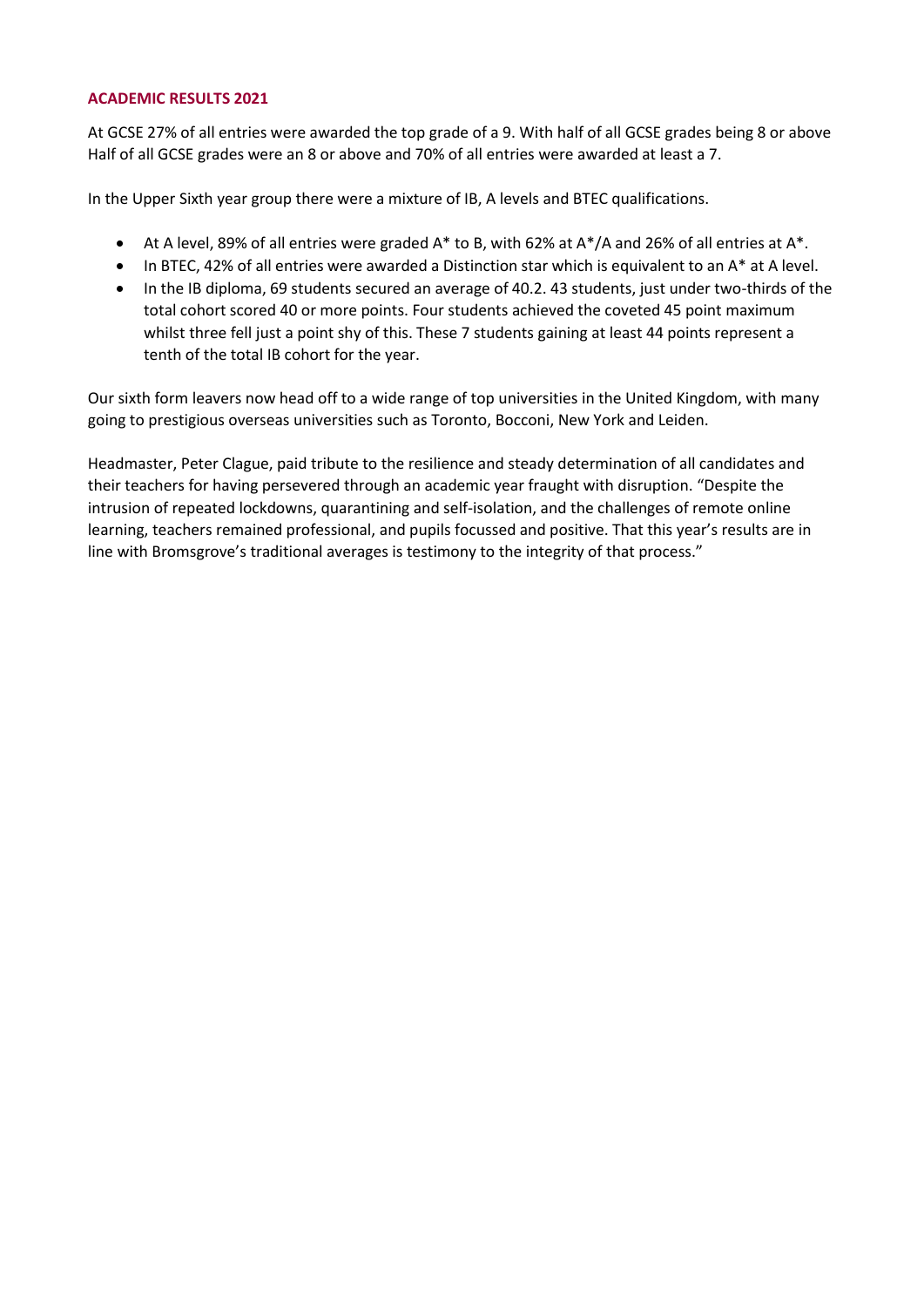### UNIVERSITY DESTINATIONS 2021

Aston University Business and Sociology

Arts University of Bournemouth

Visual Communication

#### Bath University

Accounting and Finance **Architecture** Economics (2) Sports Management and Coaching

Birkbeck (University of London) Language and/with Global Politics

Birmingham University RG Geography Physiotherapy

Bradford University Physiotherapy

Bristol University RG Film and Television Law

#### Cambridge University RG

**Economics** Geography Human, Social, and Political Sciences

#### Cardiff University RG

Architecture (2) Biological Sciences Business Management (Int. Management) (2) Business Management (Marketing) Law and Politics (Integrated) Physiotherapy Sociology and Social Policy

Cardiff Metropolitan Sports Media

Courtauld Institute History of Art

Derby University International Hospitality Management

Dundee University Biomedical Science

#### Durham University RG

Combined Honours in Social Sciences **Economics** Modern Languages and Cultures

#### Edinburgh University RG

Ancient and Medieval History Arabic and Politics Chemical Physics German and Politics Psychology Psychology and Business Spanish and English Literature

#### Edinburgh Napier

Quantity Surveying

#### Essex University

Law with Business Management Economics

#### Exeter University RG

Arabic and Islamic Studies Business and Management (3) Business Economics Economics (2) Economics and Politics Environmental Science International Relations and Modern Languages Mechanical Engineering

#### **Falmouth**

Photography

Glasgow University Economics/Psychology (SocSci)

Goldsmiths (University of London) Fine Art (Extension Degree)

Greenwich University Games Design and Development

#### Imperial College London RG

Biomedical Engineering Computing Mechanical Engineering Medical Biosciences

Keele Radiotherapy (Diagnostic Imaging)/Radiography

#### King's College London RG

**Biochemistry** Biomedical Science (2) Business Management (2) Chemistry with Biomedicine Political Economy

#### Lancaster University

**Economics** Medicine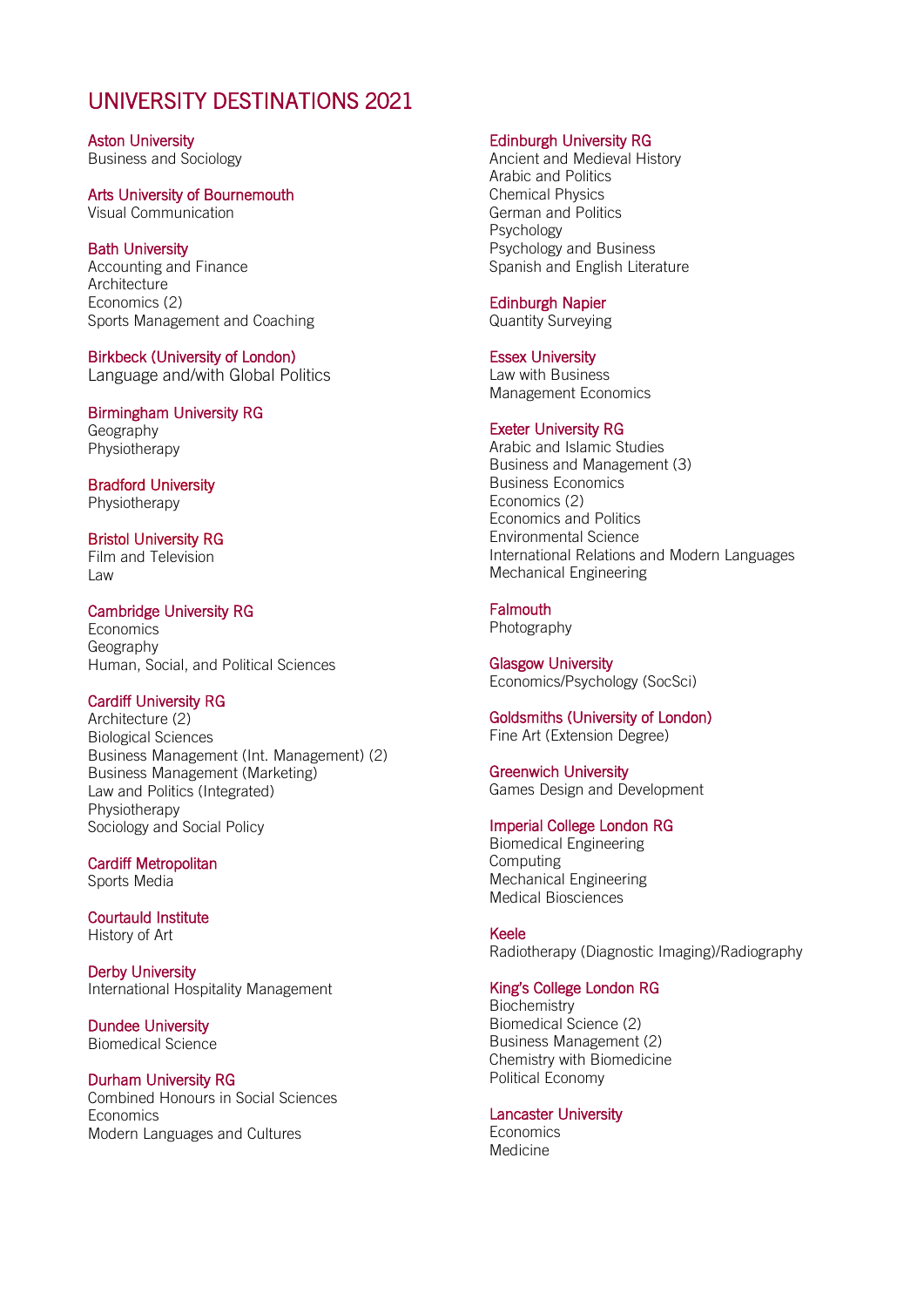#### Leeds University RG

Business management (4) Economics (2) Physics with Astrophysics **Politics** 

## Leeds Beckett University

Sports Business Management

#### Leicester University Medical Physiology

#### Liverpool University RG

Accounting and Finance Business Management Geography International Business (2) Political science

#### Loughborough University

Computing and Management Economics and Management Geography and Management Mathematics and Sport Science Politics and International Relations Psychology

#### LSE RG

Data Science Economics (3) Management Philosophy, Politics and Economics

#### Manchester University RG

Aerospace Engineering Architecture (2) Chemical Engineering **Chemistry** Economics Fashion Management Geography Mechanical Engineering Medicine Management (Innovation, Strategy & Entrepreneurship) Physics with Astrophysics Social Anthropology and Philosophy

### NCH University

Law

#### Newcastle RG University

Chemical Engineering Geography Journalism, Media and Culture Maths and Accounting Politics and Sociology

#### Nottingham University RG

**Chemistry Economics** Environmental Science Industrial Economics with Insurance Pharmacy Political and International Relations

#### Nottingham Trent University

Business Management and Entrepreneurship Business Management and Marketing Fashion Management Fashion Marketing and Branding (2) Sports and Exercise Science

#### **Plymouth**

**Physiotherapy** 

#### Queen's, Belfast RG Medicine

#### Queen Mary University RG

Business Management Computer Science Environmental Science International Relations with Business Management Law (2) Law and Politics Maths and Statistics

#### Reading University

Business and management Investment and Finance in Property Law Speech and Language Therapy

#### Royal Holloway University

Economics and Management Financial and Business Economics

#### Sheffield University RG

Aerospace Engineering Biomedical Science Business Management

#### St Andrews

English International Relations Management and Spanish **Mathematics** 

St George's Biomedical Science

**Strathclyde** Human Resource Management

Surrey University International Event Management Sussex University Psychology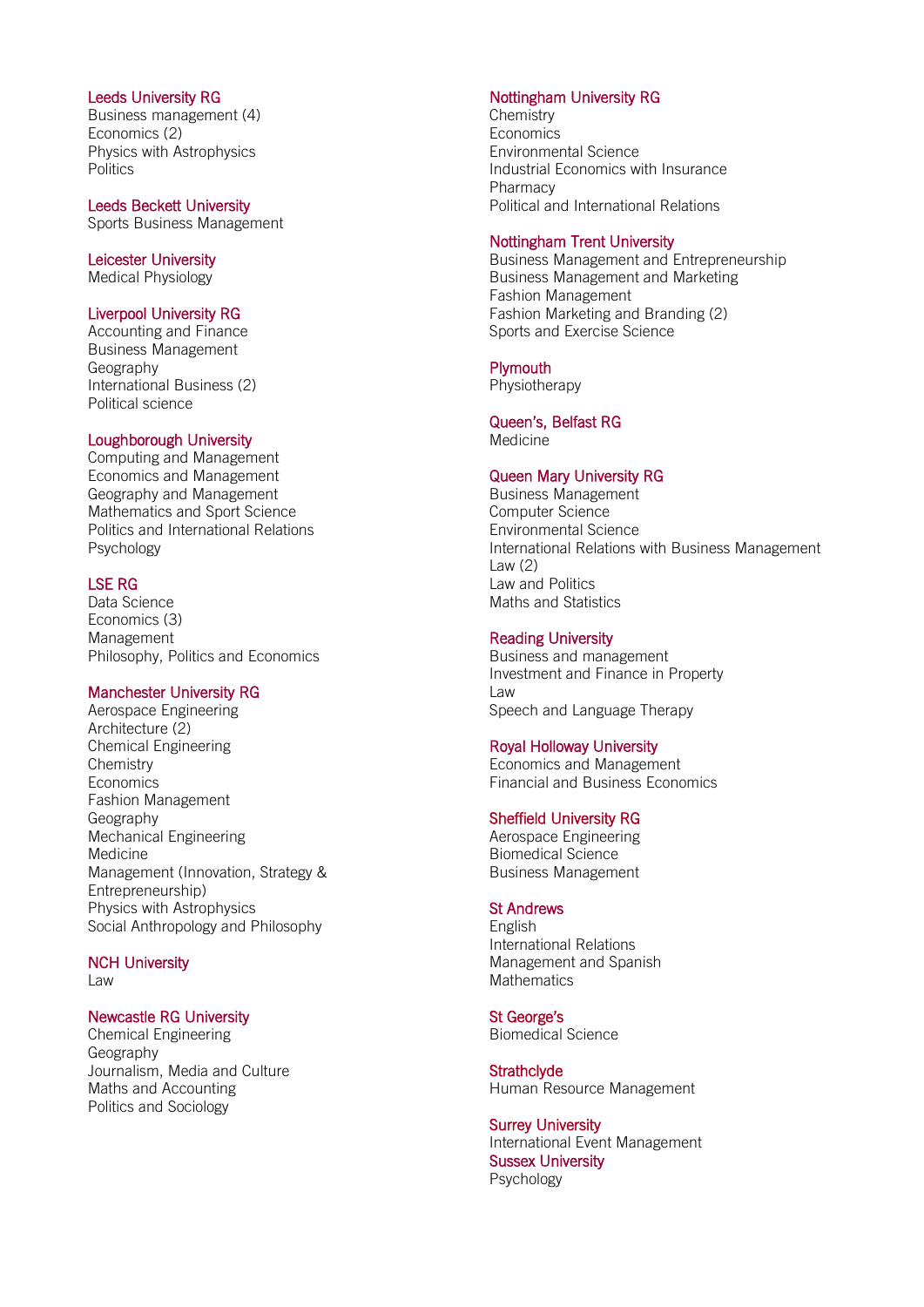Swansea University Economics and Finance Sports and Exercise Science

#### UCFB (Football and Sports Industry)

Football Coaching and Management

#### UCL RG

Applied Medical Sciences Arts and Sciences (2) Chemical Engineering Civil Engineering Computer Science (2) History (2) Information Management for Business (2) Language and Culture Management Science Medicine Politics, Sociology and East European Studies Statistics, Economics and Finance (2)

University of the Arts London Media Communications

Warwick RG University International Management **Politics** 

Westminster University Business Management International Marketing

#### **INTERNATIONAL UNIVERSITIES**

Amsterdam QS Business Administration

Bocconi Milan Economics and Management Management Science

Boston, US Engineering

Charles University Prague Czech Medicine

George Washington, US Course Unknown

Georgia Institute of Technology QS Engineering

**HKUST** Civil Engineering/General Engineering

Hong Kong Polytechnic University QS Physiotherapy

IE, Madrid Business Administration Economics

Kent State, Ohio Fashion Design

Leiden University, Holland Political Science

Middlebury, US Liberal Arts

Northeastern USA Economic and Business

NYU, USA Liberal Studies

Parsons NY, USA Fashion Photography

Sydney QS Psychology

The Hague, Netherlands International Business

Toronto QS Accounting and Finance Computer Engineering

UBC QS Sauder School of Business

UC San Diego QS Biological Sciences

University of California Davis Business Management/Political Science

University of Tilburg BSc in Econometrics and Operations Research

#### WHU – Otto Beisheim School of Management

Arts and Sciences/International Business Administration Economics and Data Analysis Life Sciences/Psychology Psychological and Health Sciences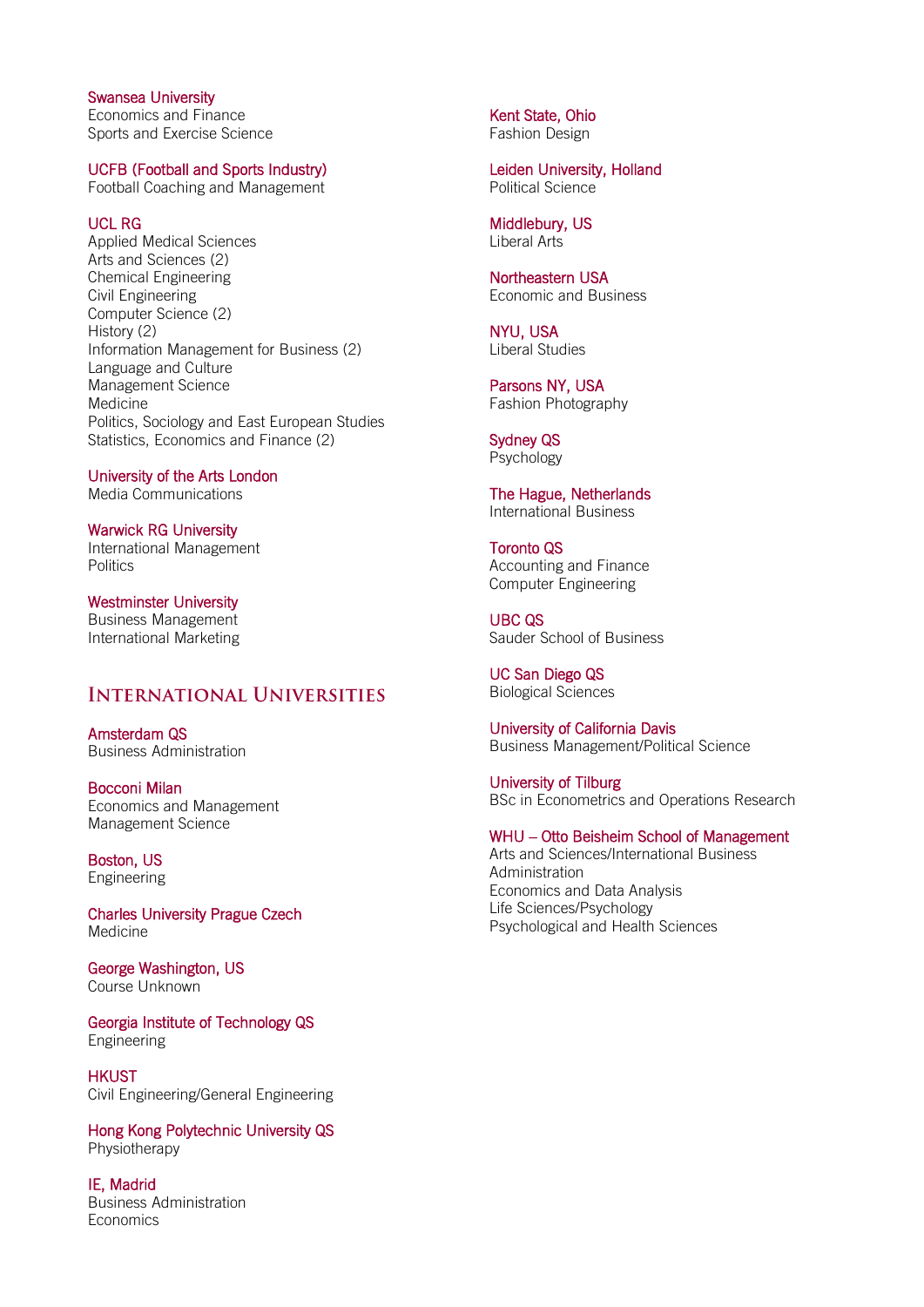







 $62%$ A\*/ A GRADES 89% A\*/ B GRADES



## **UK CO-EDUCATIONAL IB SCHOOL**



20+ DIFFERENT **NATIONALITIES STUDYING THE IB** 





OF ALL GCSE GRADES **WERE AN 8 OR ABOVE** 

(2021 RESULTS)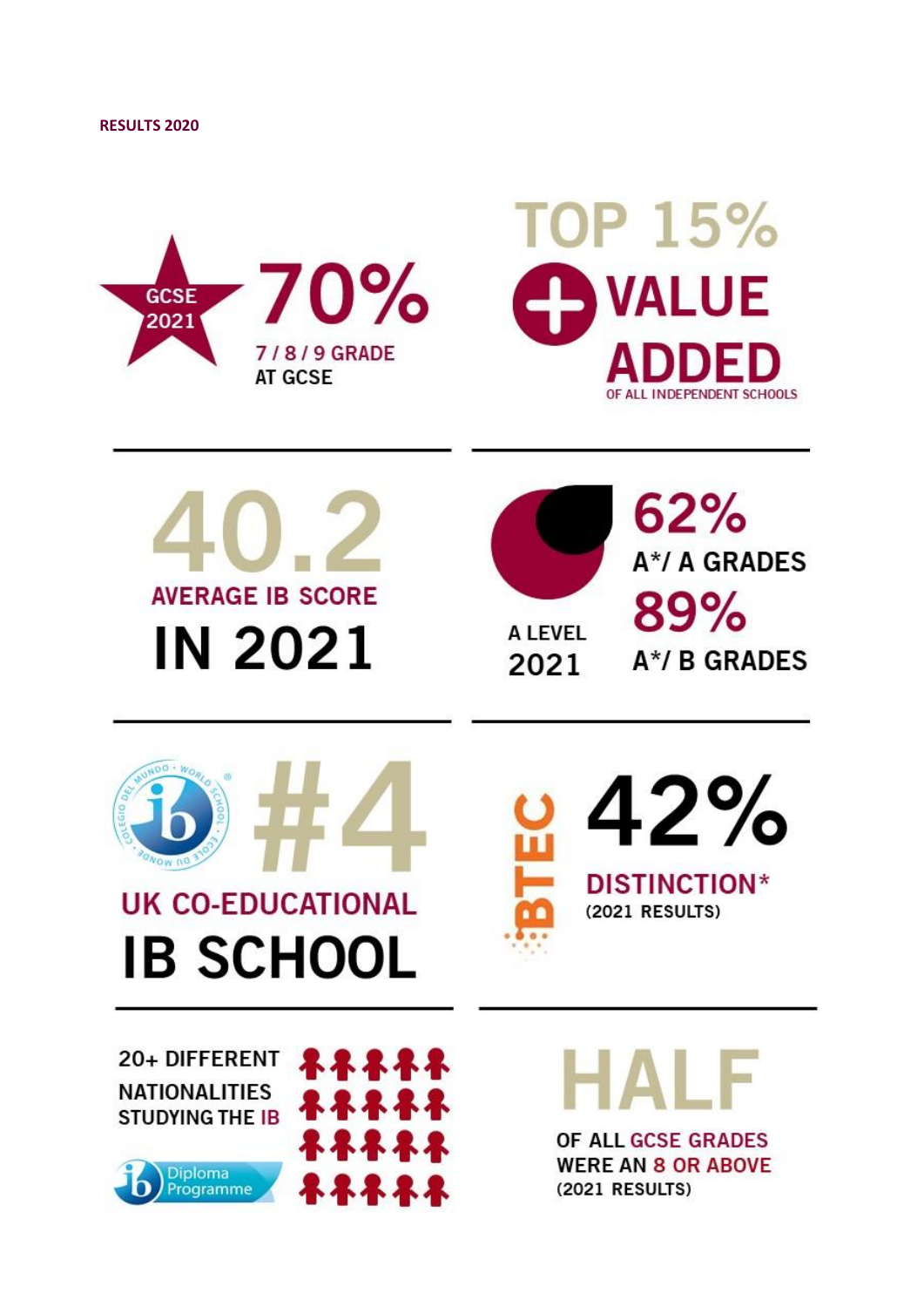

#### Bromsgrove was inspected by the Good Schools Guide in February 2017:

#### Headmaster

Following a glittering career in New Zealand that embraced the state and independent sector, Peter Clague joined Bromsgrove as head in 2014. Attracted by its sense of heritage and purpose, Peter says it was Bromsgrove's challenge to the traditional public school image that clinched the deal for him. He is a huge supporter of IB and believes that its genuinely international spirit suffuses the whole school, bringing with it a progressive liberalism and excitement about modern educational developments. He has introduced more flexibility in the timetable, with longer lunch breaks for pupils to pursue co-curricular interests, and aligned the prep and senior school more closely, but perhaps the biggest changes are in the importance he is giving to the arts. There is more music and drama than ever before and a huge investment into the building of a new theatre at the prep school and concert hall at the senior school.

'He is not as scary as he looks', said one girl to us, which is more a comment on his height and presence than anything else because he is universally seen as charming and warm. The school is proud of its international leader and feel he mirrors the increasingly global outlook of the school. They like also the way in which he respects the traditions of the school but helps them all to look critically at what works and change what could be better. He is described as a visionary and also praised for being in touch with reality. 'He's not all idealism – he has his finger on the business pulse and is very data focused', one senior member of staff told us. He is a skilled wood turner and works beside staff and students building stage sets. He is an 'awesome' public speaker, pupils told us: 'we never know where his metaphors are taking us'.

His litmus test for everything is 'Is it good for the pupils?'

#### Academic matters

This is a school that really does embrace and value the vocational and the academic. A Level, IB and BTec are all on offer in the sixth form and each has its strong supporters. The IB group loves the small, but growing, tightly knit IB community and tells us that they get all the very best teachers – but the other groups said the same, so we assume there are just a splendid lot of wonderful teachers. A Level students assured us they get the breadth through all taking the EPQ (Extended Project Qualification). Geography is 'amazing', politics is 'brilliant' and both attract large A level groups. Science and maths flourish. There are currently nine sets taking single maths and three further maths groups. Results are strong. At GCSE, 64 per cent A\*/A grades in 2016. At the end of the sixth form, virtually all BTec results are double distinctions, the average IB diploma score was 38 in 2016 and at A level, 86 per cent are A\*-B pretty and 60% at A\*/A. The government contextual value added tables put Bromsgrove as the top independent school in the Midlands in 2016.

The only criticism on curriculum breadth came from parents who wanted the school to be offering much more on the home economics and cookery side of things, but apparently the school is taking this on, and other than that there is an impressive range of opportunities.

Saturday mornings are not compulsory but a large proportion of pupils are likely to be there, not least because that is when some of the additional academic classes take place – whether in the form of catch-up and support 'surgeries' or Oxbridge preparation. There are plenty of other academic interest groups running too for anyone not falling into those categories. For those who miss a Saturday, there are departmental tweets that keep you interested.

Learning support is highly rated, though one parent gave a word of caution that moderate learning difficulties were beyond the scope of the school.

There is a very attractive and well used learning resources centre on three levels and we were delighted to hear it is open till 10.00 in the evening and at weekends. This is the sort of opportunity that makes boarding so attractive to the serious student as well as those who want one long sleepover.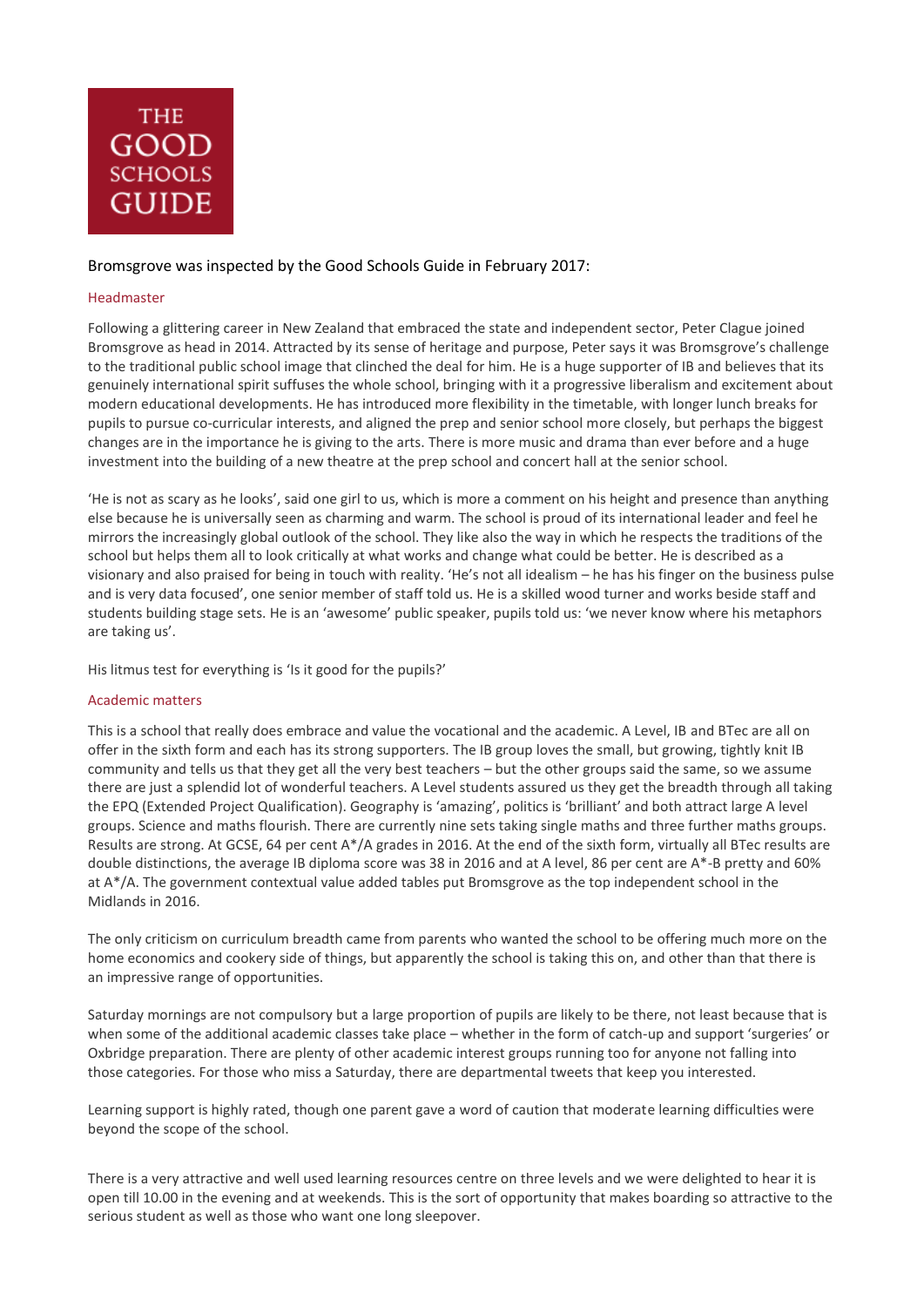#### Games, options, the arts

Everyone was at pains to tell us that this is not just a rugby school. Well it certainly brings home the rugby silverware, winning the last two national finals, but then the girls' netball team are national champions too. There is genuinely a big variety of sport on offer with D teams that inspire just as much enthusiasm as the A teams. The school was ranked fourth in the country this year in School Sports Magazine. The elite senior rugby players do have to make the sort of serious commitment you would expect at national level, so it is not really an option to be in the U18 squad and play the lead in the school play. Sports facilities are excellent as you would expect, with a particularly impressive new indoor arena with pull-out seating for 400 where the national indoor hockey finals take place. The pool and gym are open at weekends for boarders.

There is an exciting variety of clubs and societies and the school has invested heavily in staff on the co-curricular side to make a strong offering for all. Everyone was rightly proud of a girl who had entered an international competition to build an electric car and had ended up racing it at Rockingham. Drama, even before the new theatre is completed, is big and lots of departments - including art and DT - contribute to productions. Music is getting stronger all the time with smaller lunchtime concerts as well as the big school showpieces. There is Model United Nations and the school sends pupils to the European Youth Parliament. Pupils and parents were keen to tell us that the school looks for what every individual is good at and helps them find their niche and passion.

All year 10s do CCF. Some continue and others take up Duke of Edinburgh awards separately. There are service projects running so everyone makes a community contribution at some stage.

#### Boarders

At first the size may be a little intimidating but it is that which ensures the wide opportunities and it is ameliorated by the house system. Each house has its own internal family structure with older pupils acting as mothers and fathers and the younger ones as children. At the end of year 11, students can move to a sixth form house, but some can't bear to leave their first boarding house, home from home, at that stage. Apart from those in the sixth form house, everyone eats in a central dining room. There are some separate day houses and one with day pupils and boarders. A full cycle of impressive refurbishment is just about completed.

House tutors have about eight in a group and, with a 50 minute weekly session timetabled, get to know their tutees well. Sixth formers say that if you act like an adult, tutors treat you like an adult. Houses are good at communicating with parents and pupils – there are house newsletters and blogs as well as balls that help create a strong house identity. House competitions are seen as big bonding experiences and we were urged to get onto the school website to enjoy the full splendour of house music competitions.

The medical centre is highly praised. The nurses visit each boarding house every night to check all is fine and the focus on well-being, which includes bringing in outside speakers, is welcomed. Boarders say it is a 'full on' school. If you want to spend your weekends and evenings on a couch, the Bromsgrove experience would be wasted on you.

#### Background and atmosphere

Teaching staff come from a range of educational backgrounds – Oxbridge as well as the old polys – and this gives a sense that the school is grounded in the realities of life outside. There is a drive to ensure an authentic connection with the local community, who use the sports facilities and will be enjoying the new performing arts additions. Senior pupils have links with local state schools through CCF, D of E and university preparation. There's a sense of energy and hard work. The days are long for boarders and day pupils but they are full of purposeful activities.

It is a large campus, 100 acres, in the middle of Bromsgrove, a medium sized Midlands town. Buildings vary in age and the overall impression is of a site loved, cherished and very well maintained. Teaching blocks are attractive with wide corridors and big classrooms, all well lit. There is a delightful little school museum in the old chapel which is just one of a number of reminders of the school's heritage. There are 11 houses, all but one single sex, some in modern buildings, some in charming older ones; the only co-ed house, in a converted hotel a few minutes from the main campus that was once the home of A E Housman, is a real stunner. The 'new' chapel is very prominent on the school site and there are assemblies three times a week for everyone.

There is a popular café, open all day, for older pupils – but we were assured by earnest sixth formers 'it is never a substitute for a proper lunch'.

We were impressed by the careers department where there has been a serious investment in staffing. Year 11 and sixth form pupils have a number of one-to-one interviews and these are supplemented by a Bromsgrove Futures